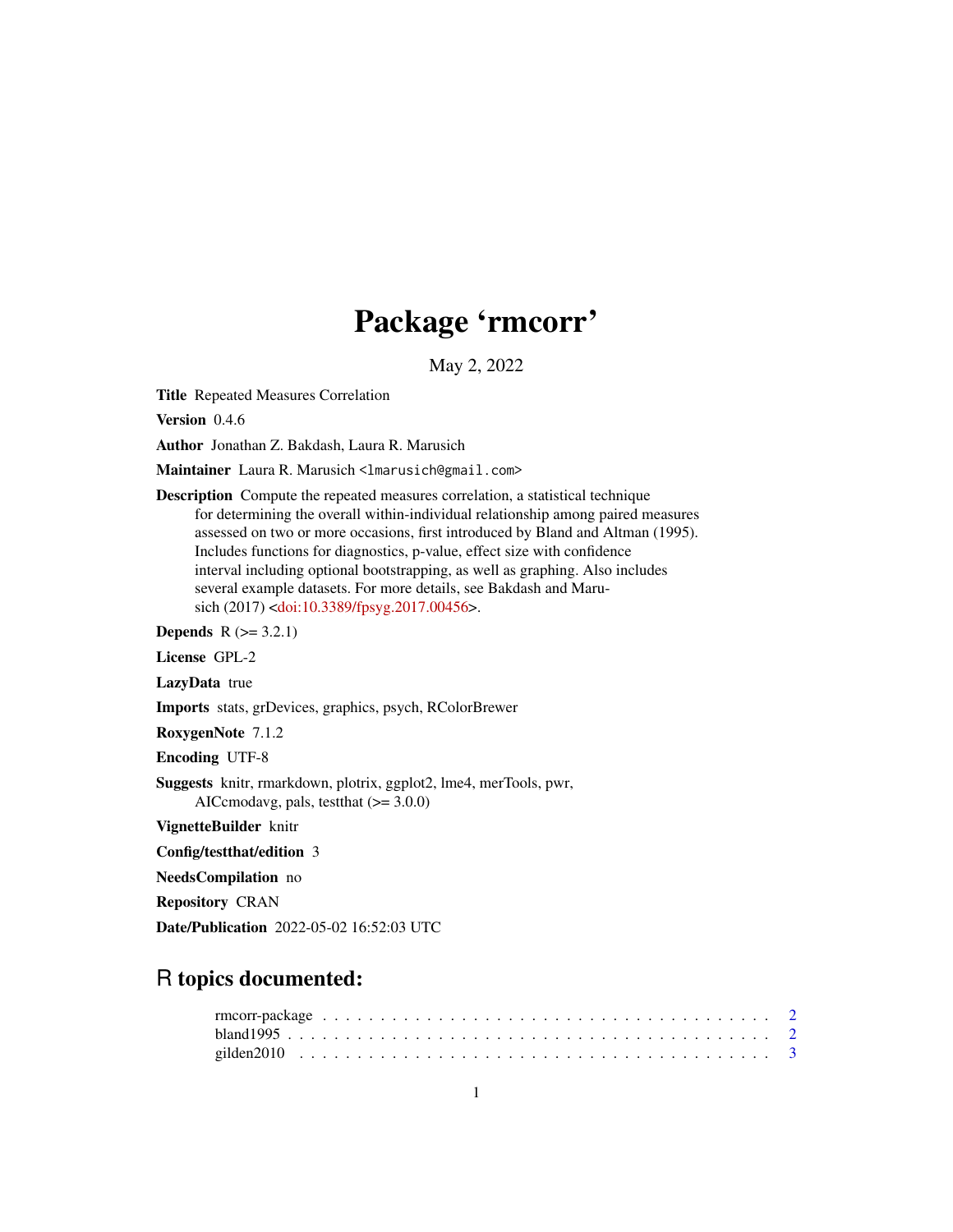#### <span id="page-1-0"></span>2 bland1995

| Index |  |  |  |  |  |  |  |  |  |  |  |  |  |  |  |  |  |  |  |  |  |  |  |
|-------|--|--|--|--|--|--|--|--|--|--|--|--|--|--|--|--|--|--|--|--|--|--|--|
|       |  |  |  |  |  |  |  |  |  |  |  |  |  |  |  |  |  |  |  |  |  |  |  |
|       |  |  |  |  |  |  |  |  |  |  |  |  |  |  |  |  |  |  |  |  |  |  |  |
|       |  |  |  |  |  |  |  |  |  |  |  |  |  |  |  |  |  |  |  |  |  |  |  |
|       |  |  |  |  |  |  |  |  |  |  |  |  |  |  |  |  |  |  |  |  |  |  |  |

rmcorr-package *A package for computing the repeated measures correlation coefficient*

#### Description

Compute the repeated measures correlation, a statistical technique for determining the overall within-individual relationship among paired measures assessed on two or more occasions, first introduced by Bland and Altman (1995). Includes functions for diagnostics, p-value, effect size with confidence interval including optional bootstrapping, as well as graphing. Also includes several example datasets. For more details, see Bakdash and Marusich (2017) <doi:10.3389/fpsyg.2017.00456>.

#### Details

details

#### References

Bakdash, J.Z., & Marusich, L.R. (2017). Repeated Measures Correlation. *Frontiers in Psychology, 8*, 256. doi: [10.3389/fpsyg.2017.00456.](https://doi.org/10.3389/fpsyg.2017.00456)

bland1995 *Repeated measurements of intramural pH and PaCO2*

#### Description

A dataset containing the repeated measurements of intramural pH and PaCO2 for eight subjects, from Bland & Altman (1995).

#### Usage

bland1995

#### Format

A data frame with 47 rows and 3 variables

- [, 1] Subject
- [, 2] pH
- [, 3] PacO2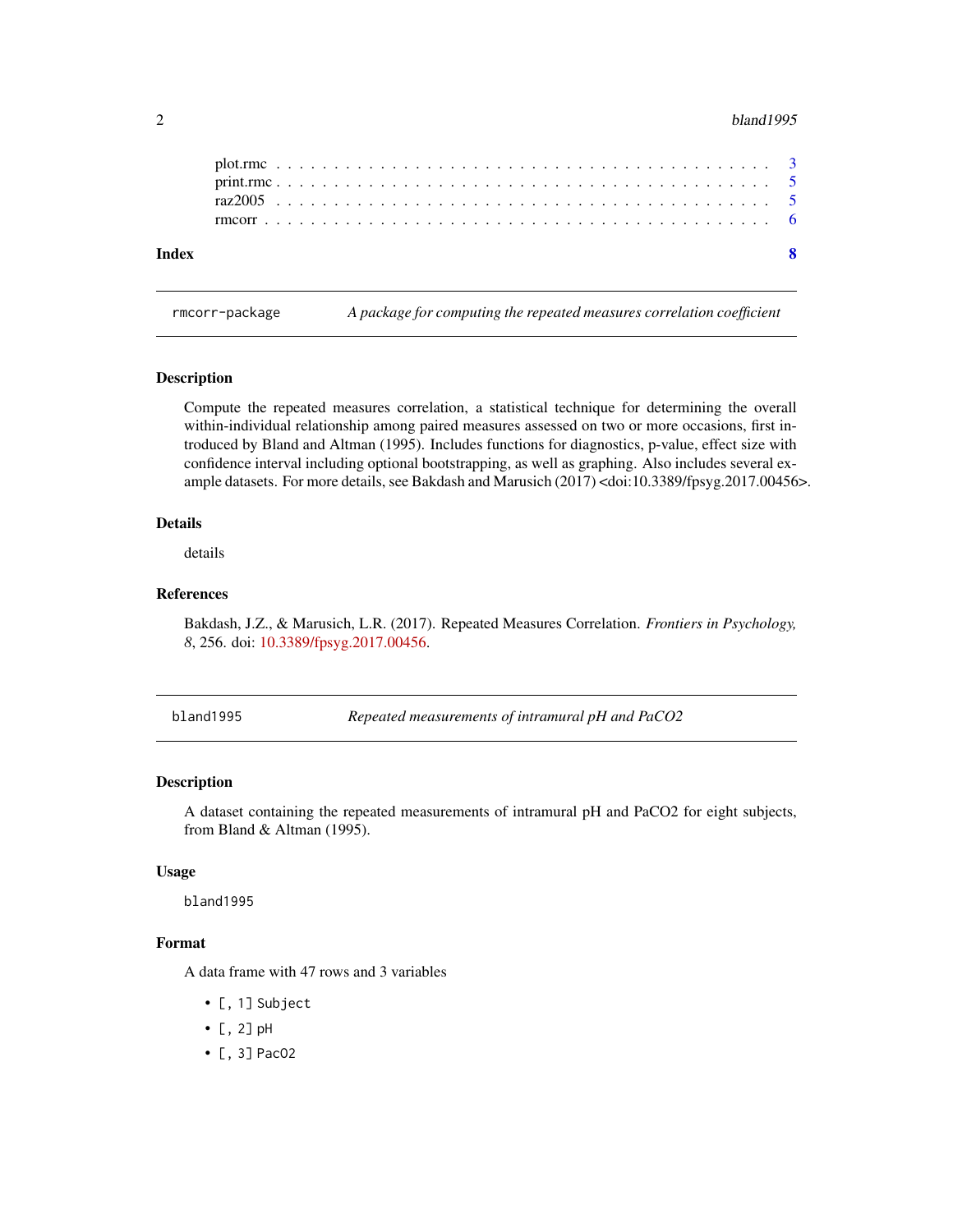#### <span id="page-2-0"></span>plot.rmc 3

#### Source

Bland, J.M., & Altman, D.G. (1995). Calculating correlation coefficients with repeated observations: Part 1 - correlation within subjects. *BMJ, 310*, 446.

gilden2010 *Repeated measurements of reaction time and accuracy*

#### Description

A dataset containing four repeated measurements of reaction time (RT) and accuracy from eleven subjects in a visual search experiment. Each measurement is the mean RT and accuracy from a block of 288 search trials. blocks of visual search, for eleven subjects

#### Usage

gilden2010

#### Format

A data frame with 44 rows and 4 variables

| [, 1]                                             | sub | Subject ID          |
|---------------------------------------------------|-----|---------------------|
| $\lbrack 0, 2 \rbrack$                            |     | block Block ID      |
| $\left[ \begin{matrix} 1, 3 \end{matrix} \right]$ | rt. | Mean reaction time. |
| $[, 4]$ acc                                       |     | Mean accuracy       |

#### Source

Gilden, D.L., Thornton, T.L., & Marusich, L.R. (2010). The serial process in visual search. *Journal of Experimental Psychology: Human Perception and Performance, 36*, 533-542.

<span id="page-2-1"></span>plot.rmc *Plot the repeated measures correlation coefficient.*

#### Description

plot.rmc produces a scatterplot of measure1 on the x-axis and measure2 on the y-axis, with a different color used for each subject. Parallel lines are fitted to each subject's data.

#### Usage

## S3 method for class 'rmc' plot( x,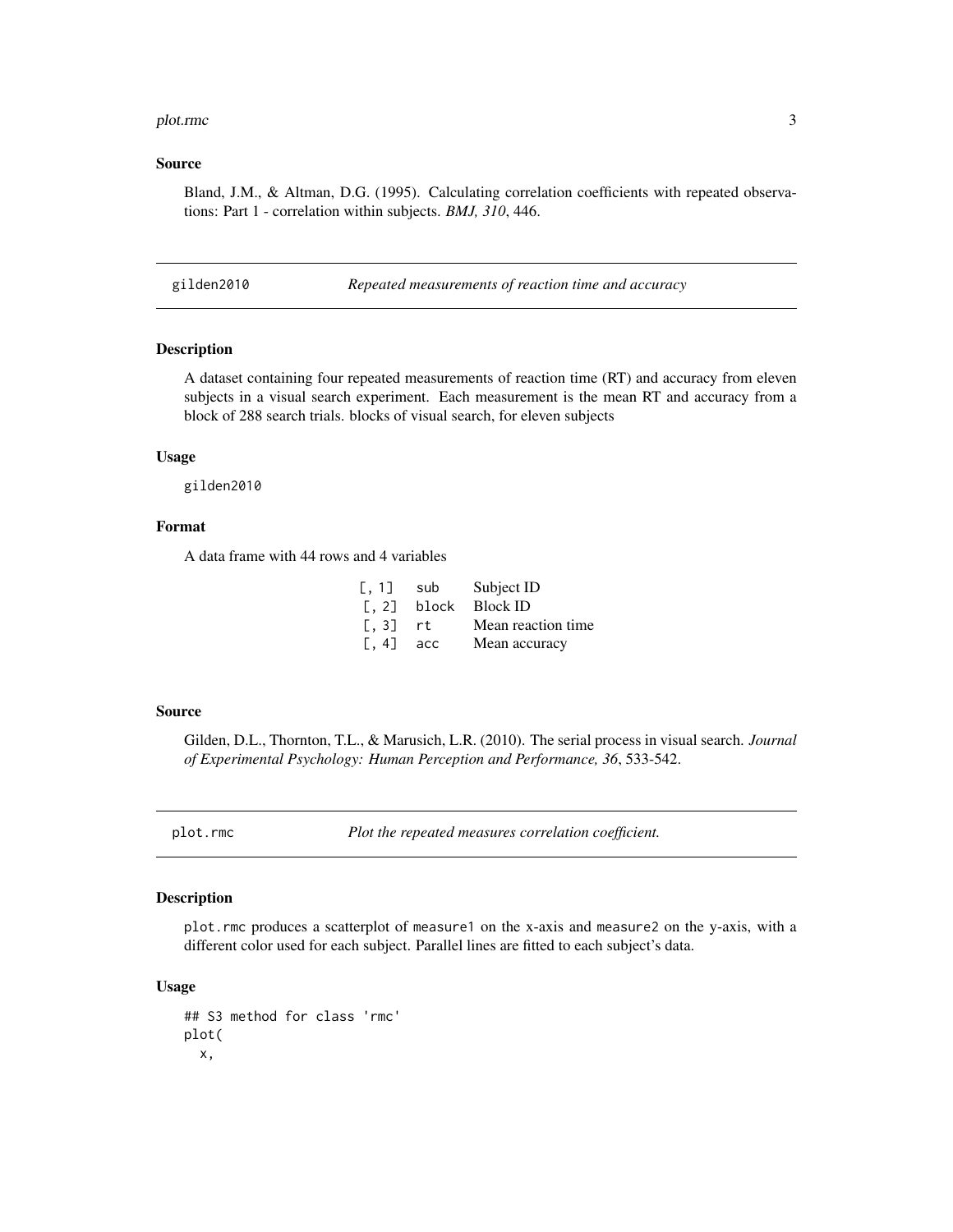```
dataset = NULL,
  overall = F,palette = NULL,
 xlab = NULL,
  ylab = NULL,
  overall.col = "gray60",
  overall.lwd = 3,overall.lty = 2,
  ...
\mathcal{L}
```
#### Arguments

| $\mathsf{x}$ | an object of class "rmc" generated from the rmcorr function.                                                     |
|--------------|------------------------------------------------------------------------------------------------------------------|
| dataset      | Deprecated: This argument is no longer required                                                                  |
| overall      | logical: if TRUE, plots the regression line between measure1 and measure2,<br>ignoring the participant variable. |
| palette      | the palette to be used. Defaults to the RColorBrewer "Paired" palette                                            |
| xlab         | label for the x axis, defaults to the variable name for measure 1.                                               |
| ylab         | label for the y axis, defaults to the variable name for measure2.                                                |
| overall.col  | the color of the overall regression line                                                                         |
| overall.lwd  | the line thickness of the overall regression line                                                                |
| overall.lty  | the line type of the overall regression line                                                                     |
| $\ddots$     | additional arguments to plot.                                                                                    |

#### See Also

[rmcorr](#page-5-1)

#### Examples

```
## Bland Altman 1995 data
my.rmc <- rmcorr(participant = Subject, measure1 = PacO2, measure2 = pH, dataset = bland1995)
plot(my.rmc, overall = TRUE)
#using ggplot instead
if (requireNamespace("ggplot2", quietly = TRUE)){
 ggplot2::ggplot(bland1995, ggplot2::aes(x = PacO2, y = pH, group = factor(Subject),
      color = factor(Subject))) +
      ggplot2::geom_point(ggplot2::aes(colour = factor(Subject))) +
      ggplot2::geom_line(ggplot2::aes(y = my.rmc$model$fitted.values), linetype = 1)
}
## Raz et al. 2005 data
```

```
my.rmc <- rmcorr(participant = Participant, measure1 = Age, measure2 = Volume, dataset = raz2005)
library(RColorBrewer)
blueset <- brewer.pal(8, 'Blues')
```
<span id="page-3-0"></span>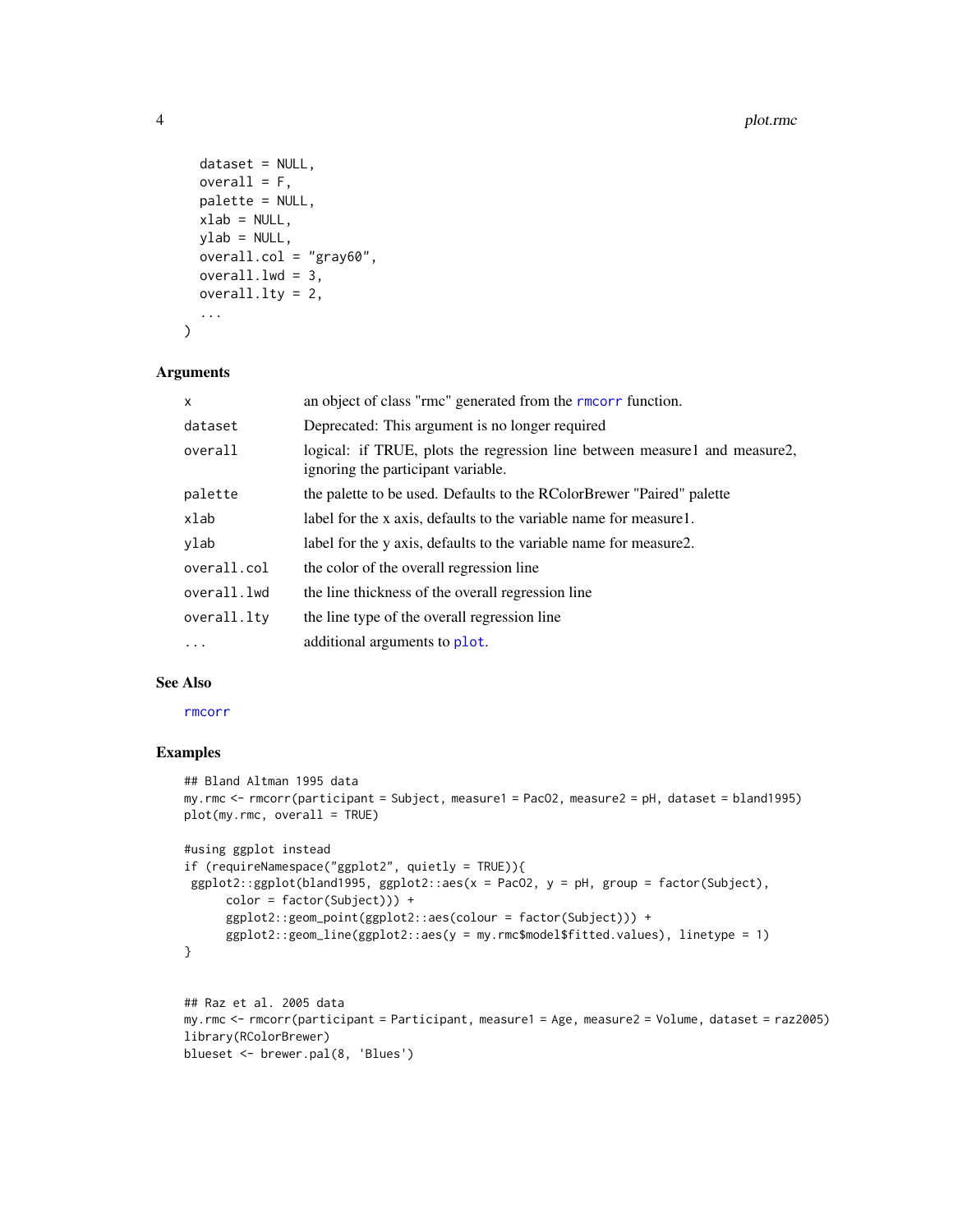#### <span id="page-4-0"></span>print.rmc 5

```
pal <- colorRampPalette(blueset)
plot(my.rmc, overall = TRUE, palette = pal, overall.col = 'black')
## Gilden et al. 2010 data
my.rmc <- rmcorr(participant = sub, measure1 = rt, measure2 = acc, dataset = gilden2010)
plot(my.rmc, overall = FALSE, lty = 2, xlab = "Reaction Time", ylab = "Accuracy")
```
print.rmc *Print the results of a repeated measures correlation*

#### Description

Print the results of a repeated measures correlation

#### Usage

```
## S3 method for class 'rmc'
print(x, \ldots)
```
#### **Arguments**

| $\mathsf{x}$ | An object of class "rmc", a result of a call to rmcorr. |
|--------------|---------------------------------------------------------|
| $\cdots$     | additional arguments to print.                          |

#### See Also

#### [rmcorr](#page-5-1)

#### Examples

```
## Bland Altman 1995 data
blandrmc <- rmcorr(Subject, PacO2, pH, bland1995)
blandrmc
```
raz2005 *Repeated measurements of age and cerebellar volume*

#### Description

A dataset containing two repeated measures, on two occasions (Time), of age and adjusted volume of cerebellar hemispheres from 72 participants. Data were captured from Figure 8, Cerebellar Hemispheres (lower right) of Raz et al. (2005).

#### Usage

raz2005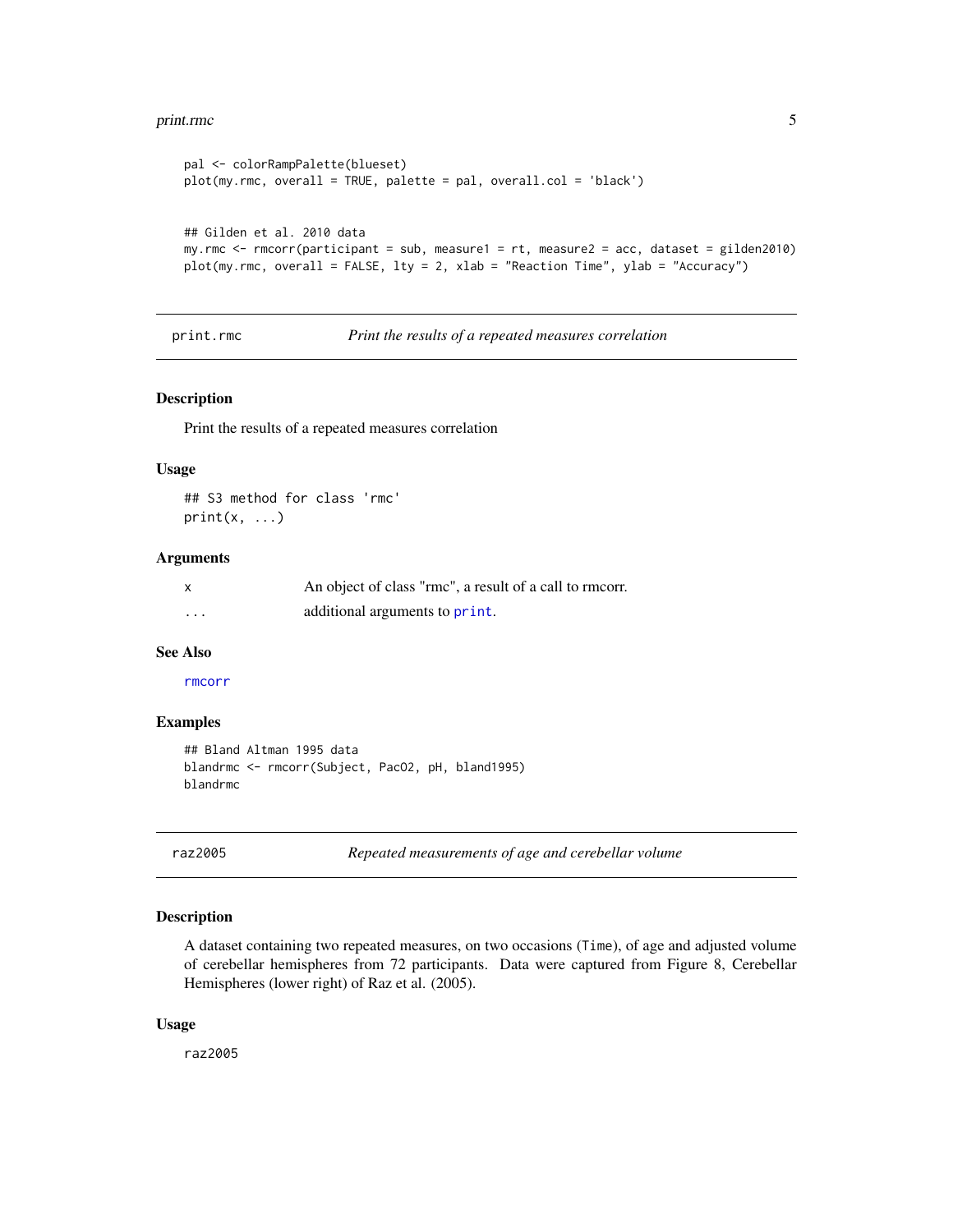<span id="page-5-0"></span>6 rmcorrection and the contract of the contract of the contract of the contract of the contract of the contract of the contract of the contract of the contract of the contract of the contract of the contract of the contrac

#### Format

A data frame with 144 rows and 4 variables

|                          | [, 1] Participant Participant ID |                                                                   |
|--------------------------|----------------------------------|-------------------------------------------------------------------|
| $\left[ . 2 \right]$     | Time                             | Measurement time                                                  |
| $\left[ . 3 \right]$ Age |                                  | Participant's age (years)                                         |
| $\lbrack 0, 4 \rbrack$   | Volume                           | Adjusted volume of cerebellar hemispheres $\text{(cm}^{\wedge}3)$ |

#### Source

Raz, N., Lindenberger, U., Rodrigue, K.M., Kennedy, K.M., Head, D., Williamson, A., Dahle, C., Gerstorf, D., & Acker, J.D. (2005). Regional brain changes in aging healthy adults: General trends, individual differences, and modifiers. *Cerebral Cortex, 15*, 1676-1689.

<span id="page-5-1"></span>rmcorr *Calculate the repeated measures correlation coefficient.*

#### Description

Calculate the repeated measures correlation coefficient.

#### Usage

```
rmcorr(
 participant,
 measure1,
 measure2,
 dataset,
 CI. level = 0.95.
 CIs = c("analytic", "bootstrap"),
 nreps = 100,
 bstrap.out = F
)
```
#### Arguments

| participant | A variable giving the subject name/id for each observation.        |
|-------------|--------------------------------------------------------------------|
| measure1    | A numeric variable giving the observations for one measure.        |
| measure2    | A numeric variable giving the observations for the second measure. |
| dataset     | The data frame containing the variables.                           |
| CI.level    | The confidence level of the interval                               |
| CI s        | The method of calculating confidence intervals.                    |
| nreps       | The number of resamples to take if bootstrapping.                  |
| bstrap.out  | Determines if the output include the bootstrap resamples.          |
|             |                                                                    |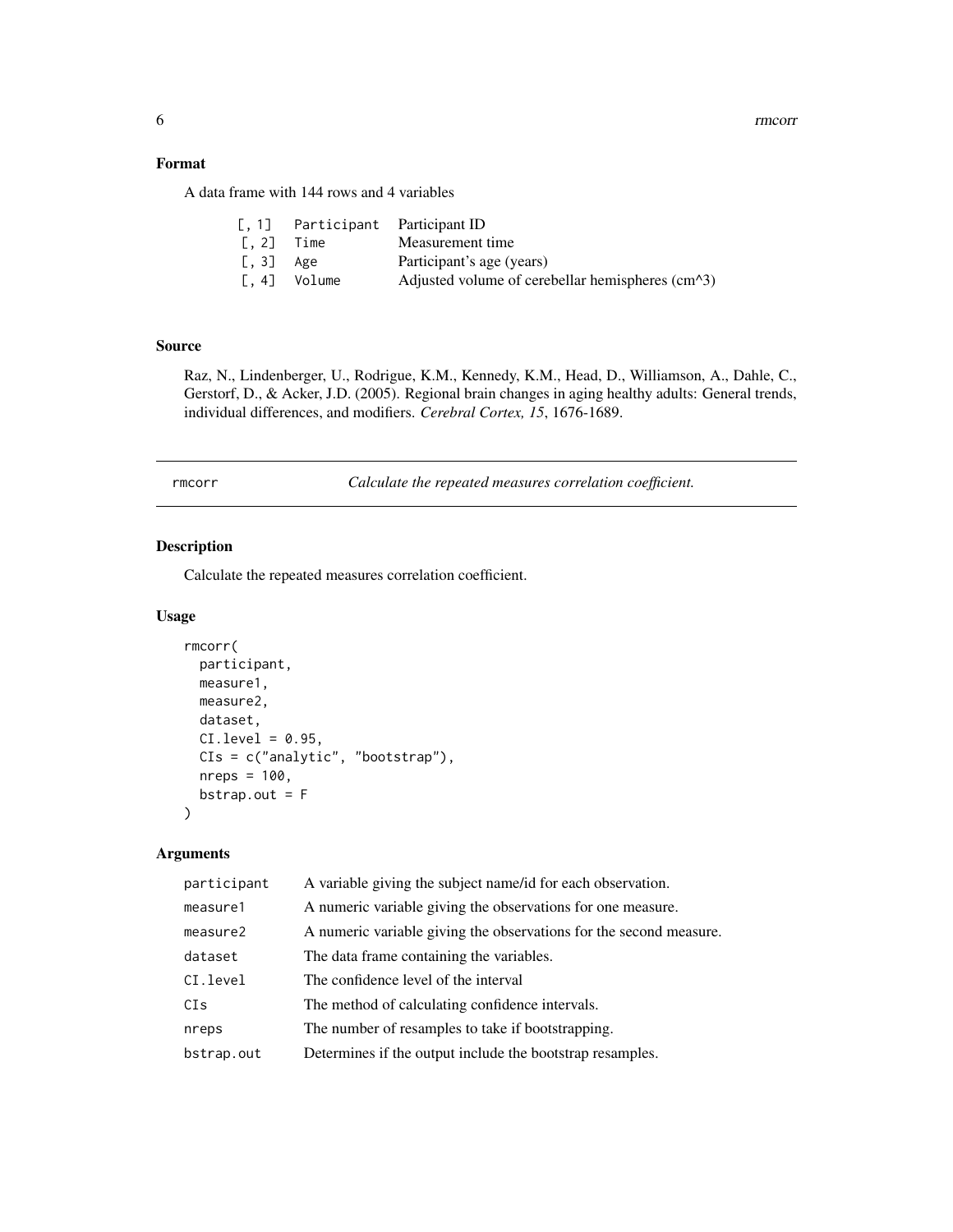#### <span id="page-6-0"></span>rmcorr 7

#### Value

A list with class "rmc" containing the following components.

| r         | the value of the repeated measures correlation coefficient.                    |
|-----------|--------------------------------------------------------------------------------|
| df        | the degrees of freedom                                                         |
| p         | the p-value for the repeated measures correlation coefficient.                 |
| CI        | the 95% confidence interval for the repeated measures correlation coefficient. |
| model     | the multiple regression model used to calculate the correlation coefficient.   |
| resamples | the bootstrap resampled correlation values.                                    |

#### References

Bakdash, J.Z., & Marusich, L.R. (2017). Repeated Measures Correlation. *Frontiers in Psychology, 8*, 256. doi: [10.3389/fpsyg.2017.00456.](https://doi.org/10.3389/fpsyg.2017.00456)

Bland, J.M., & Altman, D.G. (1995). Calculating correlation coefficients with repeated observations: Part 1 - correlation within subjects. *BMJ, 310*, 446.

#### See Also

[plot.rmc](#page-2-1)

#### Examples

## Bland Altman 1995 data rmcorr(Subject, PacO2, pH, bland1995)